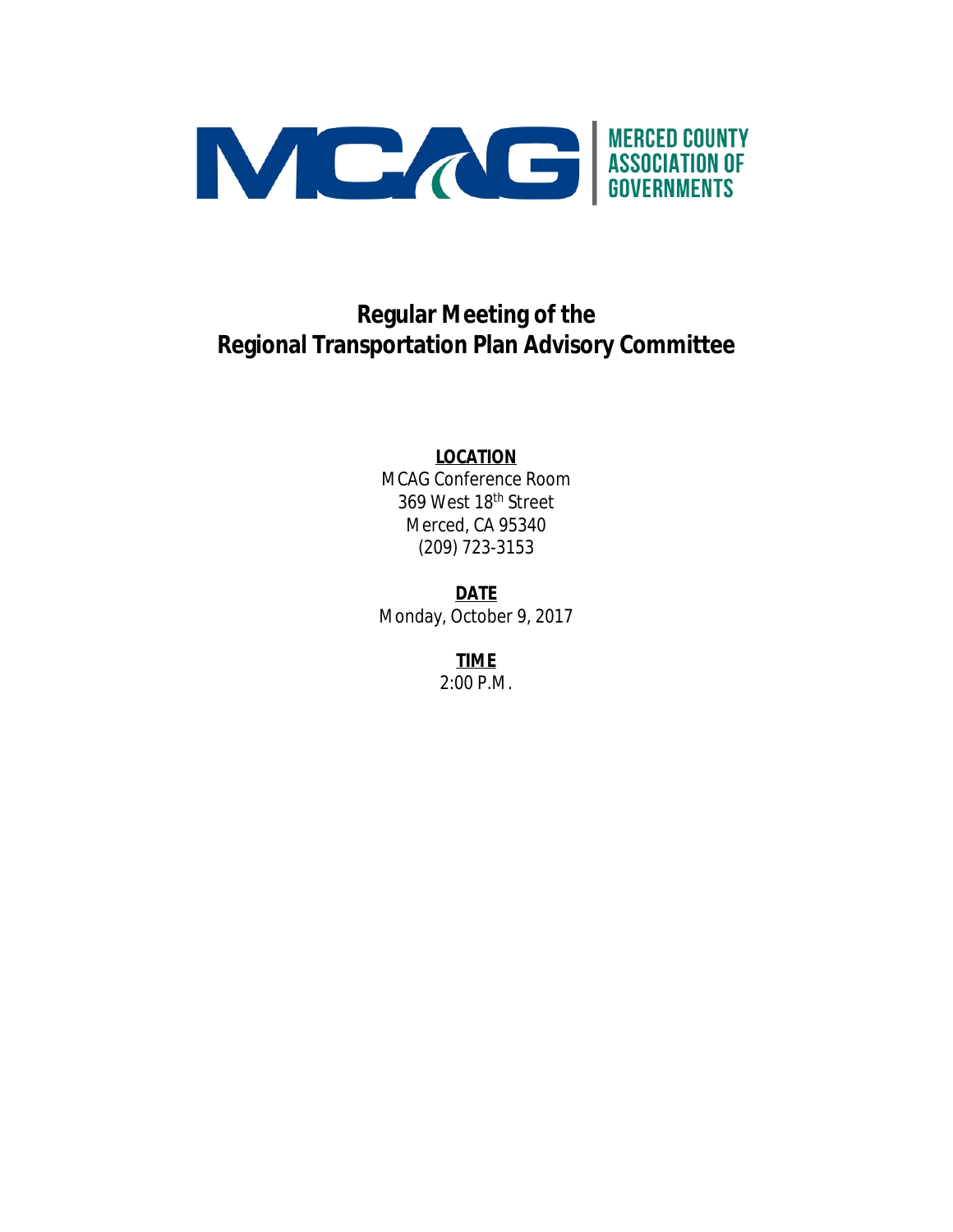## **Welcome to the Regional Transportation Plan Advisory Committee Meeting**

#### **AGENDA**

At least 72 hours prior to each regular Regional Transportation Plan Advisory Committee meeting, a complete agenda packet is available for review on the MCAG website at www.mcagov.org and at the MCAG office, 369 W. 18<sup>th</sup> Street, Merced, CA 95340. All public records relating to an open session item and copies of staff reports or other written documentation relating to items of business referred to on the agenda are on file at MCAG. Persons with questions concerning agenda items may call MCAG to make an inquiry regarding the nature of items described on the agenda.

#### **TRANSLATION SERVICES**

Translation Services are not provided at MCAG's public meeting unless requested at least three (3) business days in advance. Please contact Eva Garibay at (209) 723-3153 x 108 during regular business hours to request translation services.

Servicios de interpreté no son ofrecidos en las juntas públicas de MCAG al menos de que se soliciten tres (3) dias de negoción en anticipación. Para solicitas estos servicios por favor contacte a Eva Garibay al (209) 723-3153 x 108 durante horas de oficina.

#### **INDIVIDUALS WITH DISABILITIES**

Representatives or individuals with disabilities should contact MCAG at (209)723-3153 at least three (3) days in advance of the meeting to request auxiliary aids or other accommodations necessary to participate in the public meeting.

#### **PUBLIC COMMENTS**

Members of the public wishing to address agenda items or comment on any item not on the agenda may do so during the "Public Comment" agenda item. Persons may also address any item on the agenda during consideration of that item. Comments are limited to three (3) minutes per person. Please state your name and city or community of residence for the record. For items not on the agenda, no action will be taken. If it requires action, the item will be referred to staff and/or placed on the next agenda.

#### **ADDITIONAL INFORMATION**

Merced County Association of Governments (209)723-3153 www.mcagov.org